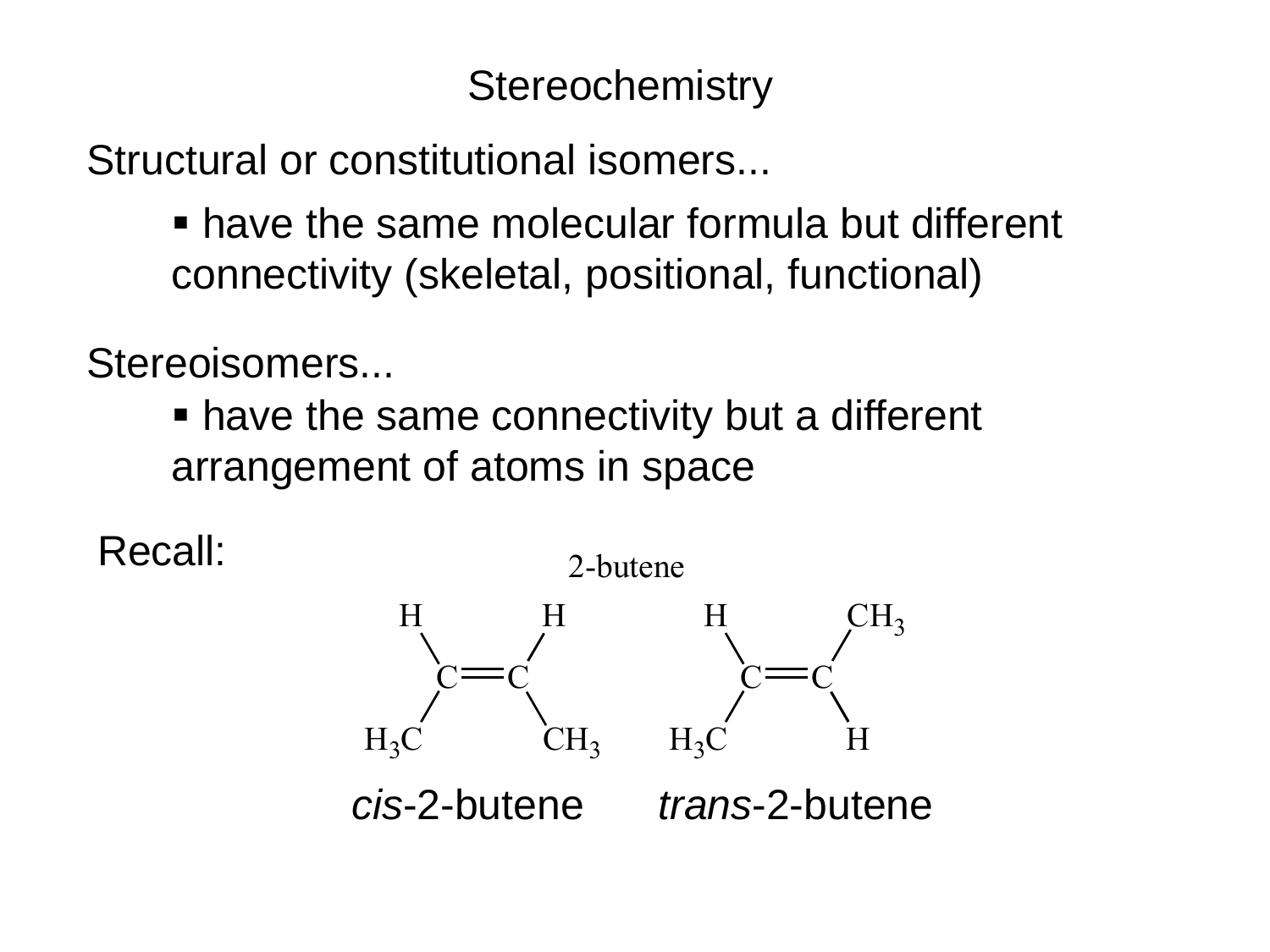Trans and Cis can also be used for disubstituted cycloalkanes (no bond rotation):

1,2-dimethylcyclopropane



- What if there are less than 2 H atoms?
- What if more than one bonded to the alkene is the same?

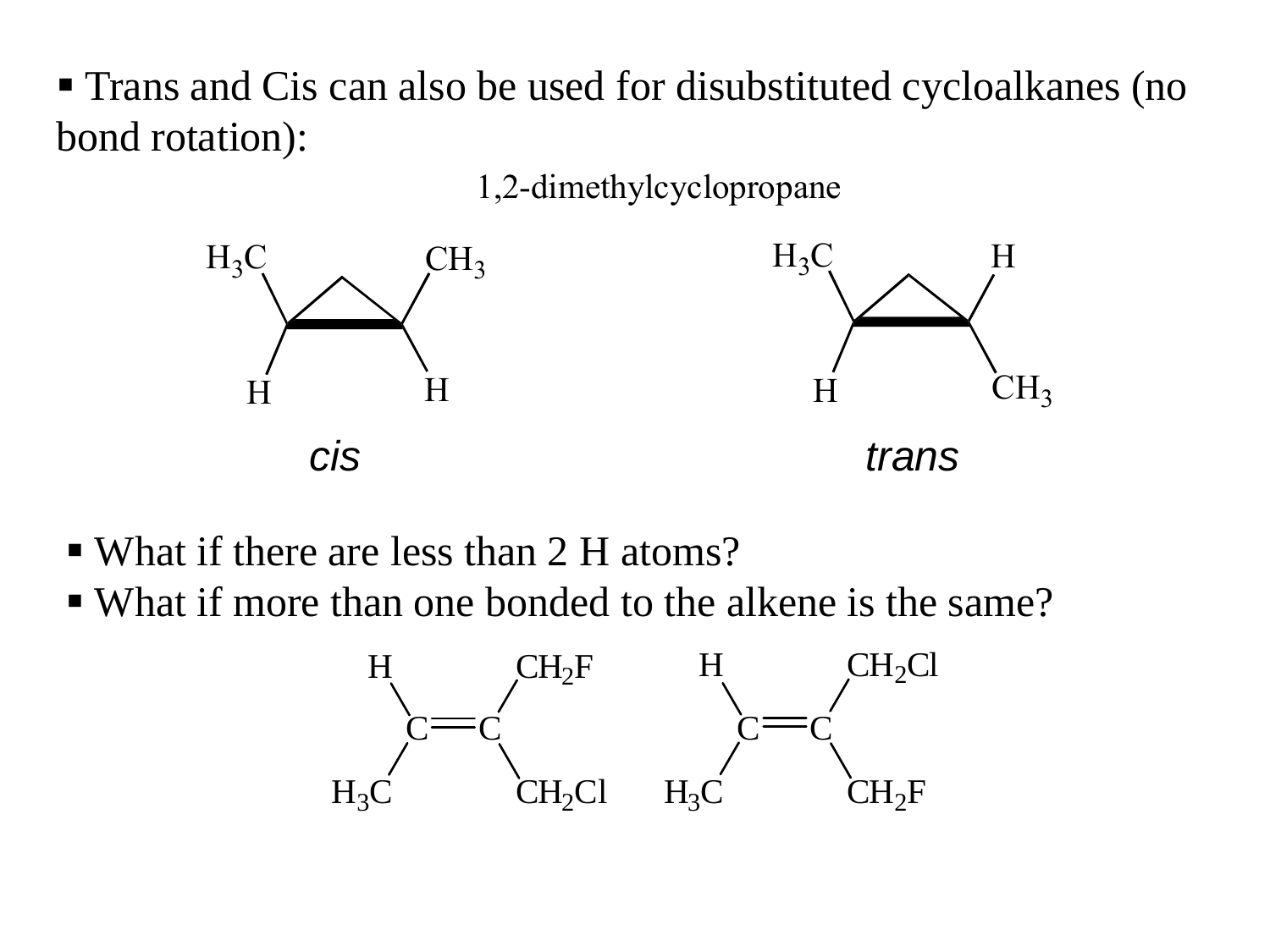# **The Cahn-Ingold-Prelog Rules for determining substituent priority:**

Substituents are evaluated by comparing atoms that are equidistant from the point of interest.

- 1) The higher the atomic number, Z, the higher the priority (higher atomic weight).
- 2) For atoms with the same Z, the heavier (isotope) has higher priority ( $^{13}$ C vs.  $^{12}$ C  ${}^{2}H$  (D) vs. H).
- 3) If the atoms attached are the same, then move out to the next shell of atoms one bond f urther always comparing atoms that are equidistant.
- 4) If a substituent contains  $\pi$ -bonds, interpret them as multiple  $\sigma$ -bonds between the same atoms (e.g. an aldehyde has a carbon which is bonded to 2 oxygen atoms and one hydrogen atom).

C  $CH_2CH_3$ CH<sub>2</sub>OH C  $CH_2F$  $CH_2CH_2Br$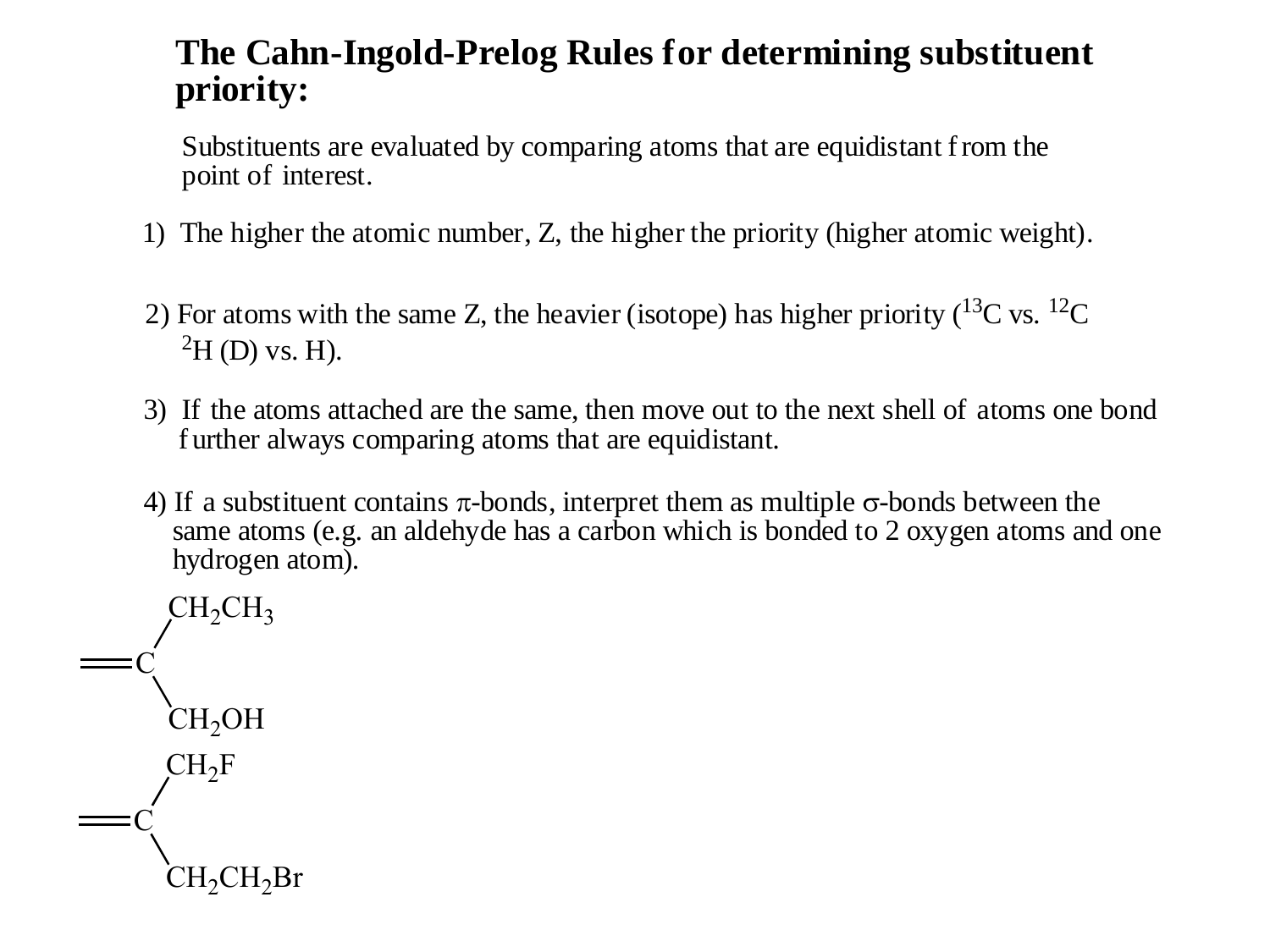



 $C = C$  $CF<sub>3</sub>$ H  $CH_2SH$  $H_3C$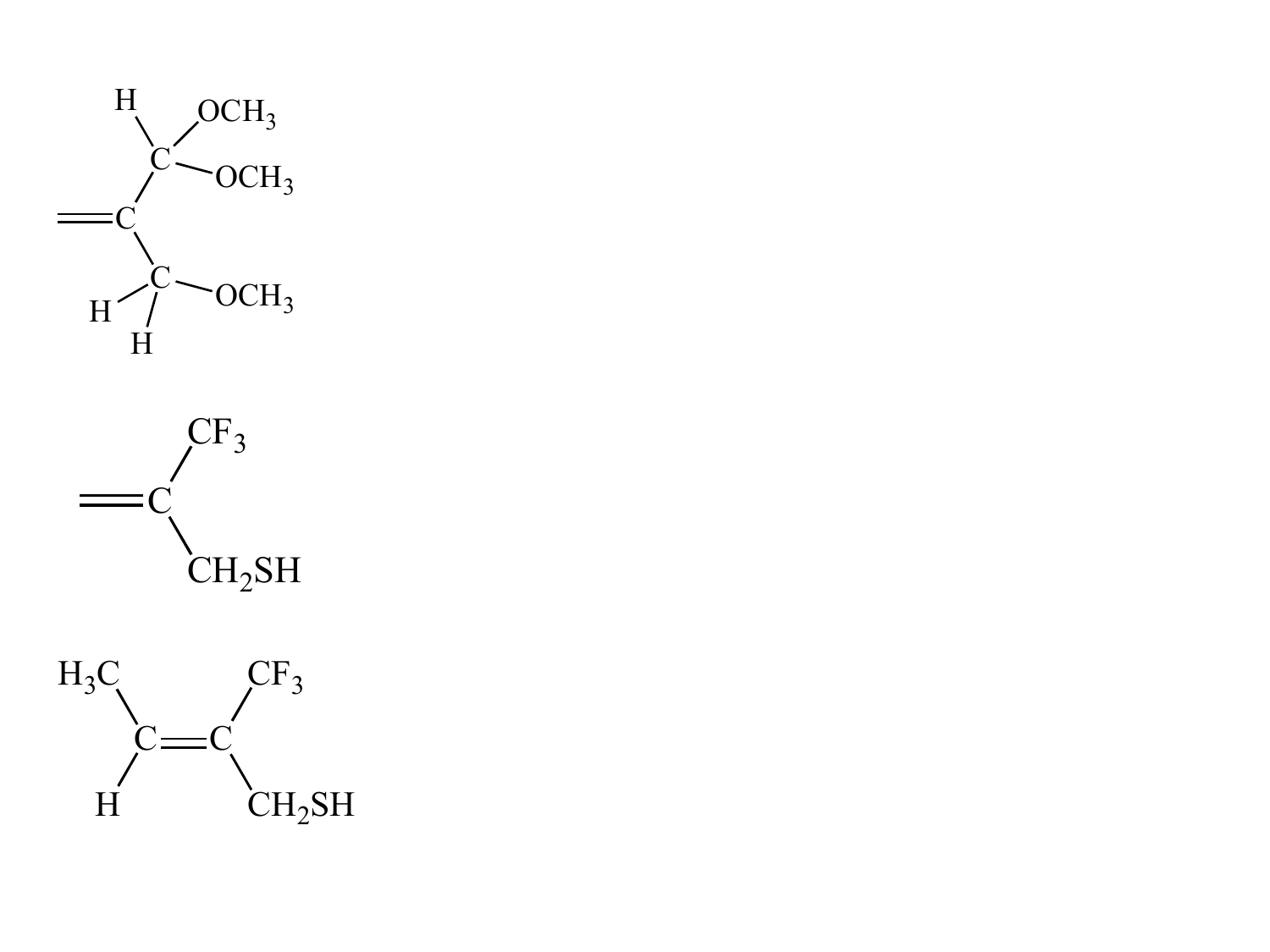Another level of complexity with multiple bonds:

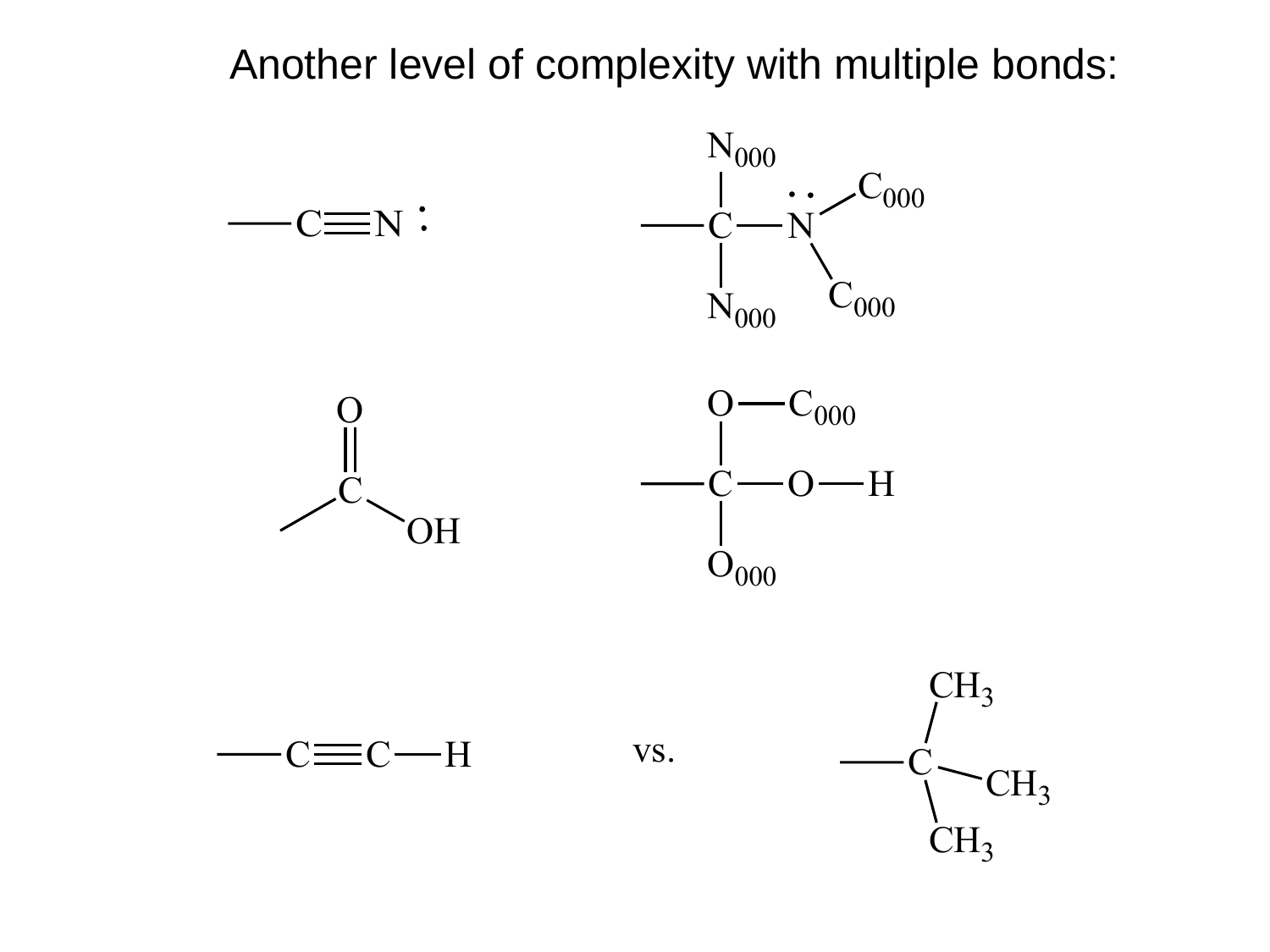How do you know when molecules are the same? Molecules are identical if, in *equivalent conformations*, they are **superimposable**.



 If the connectivity of two molecules differs, then they are constitutional isomers. If the connectivity is the same but the molecules are not superimposable, then they are stereoisomers.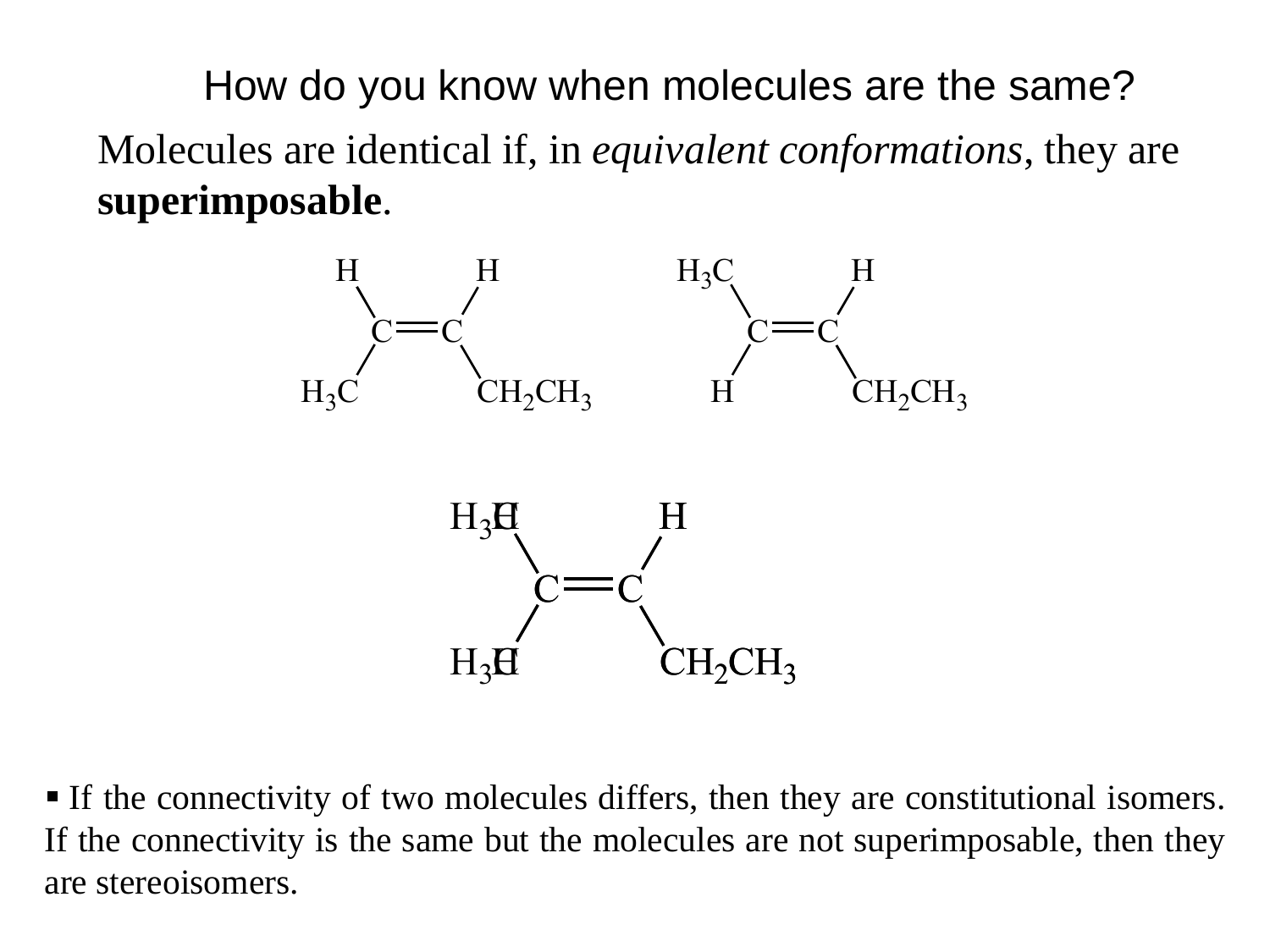### How about these two?

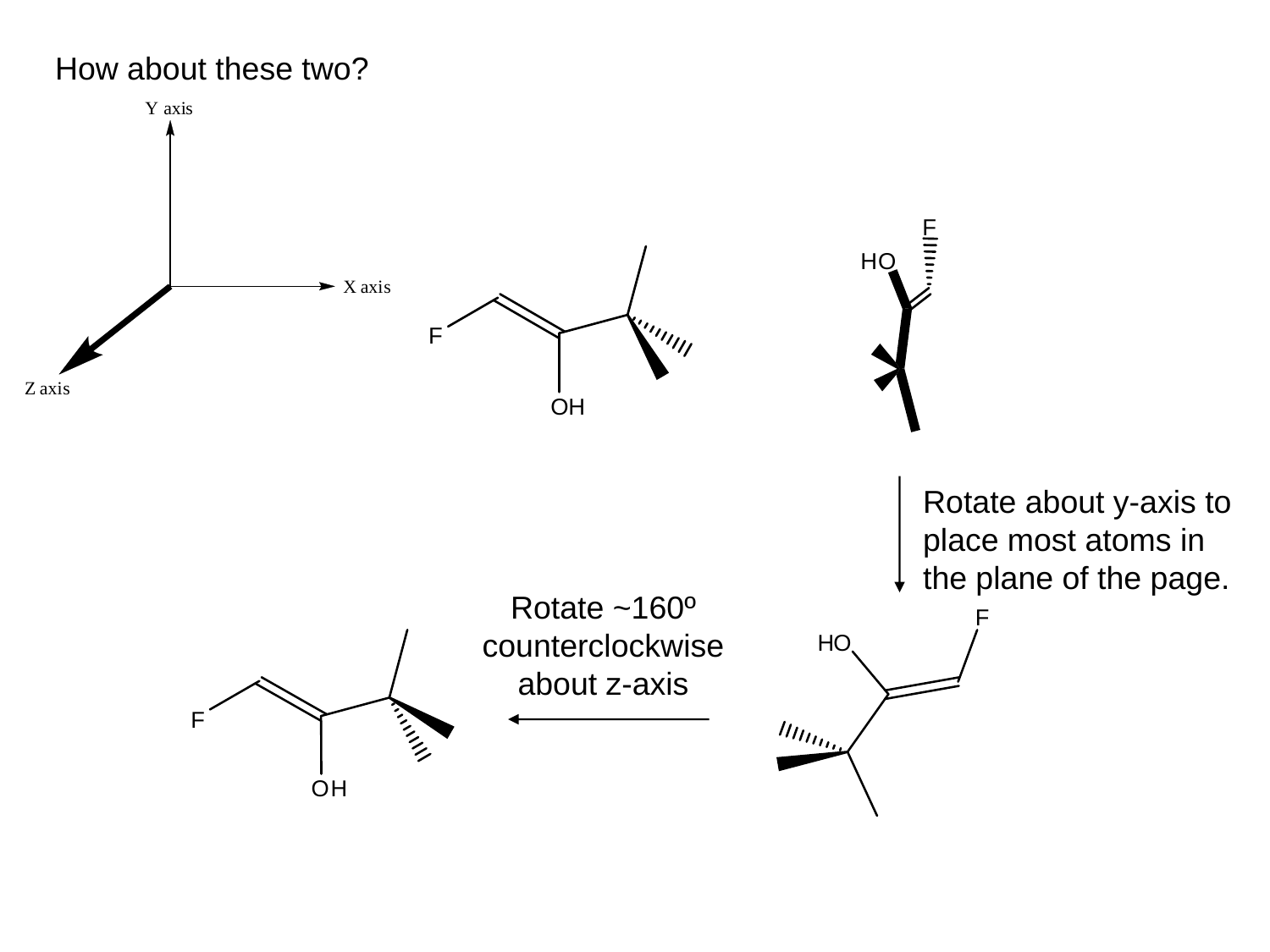Stereochemistry at tetrahedral centres:



**Configuration:** the actual arrangement in space of the substituents around a given asymmetric atom that can be designated R or S. Also applies to E/Z.

**Chiral or stereogenic centre:** Any tetrahedral atom, frequently carbon, which has 4 different substituents. Also called stereocentre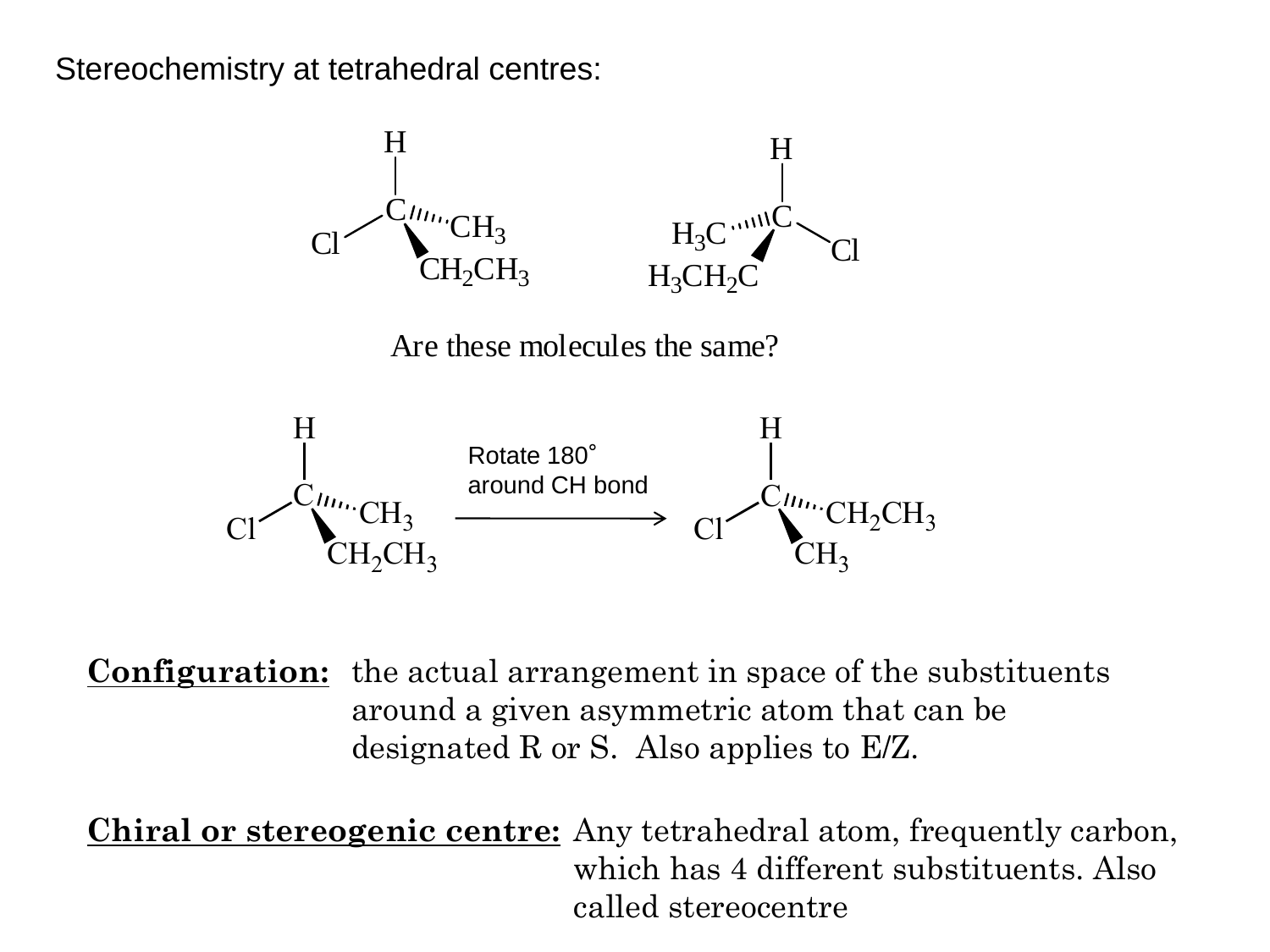There are only 2 possible configuration for tetrahedral centres:



These two configurations cannot be interchanged without breaking bonds!

If you switch any two substituents, then the configuration changes:



Make 2 models, convince yourself this is true…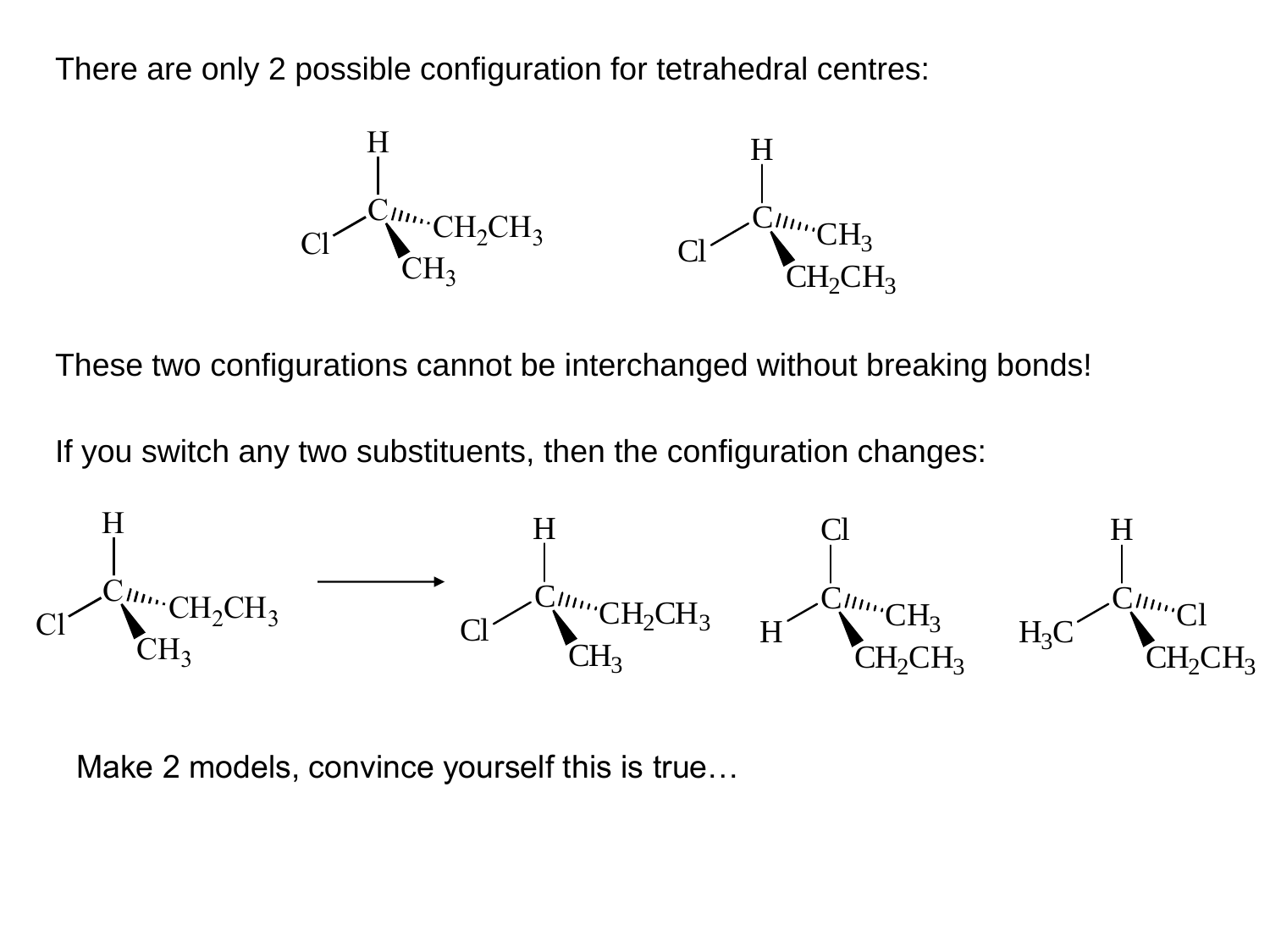Solutions that rotate plane-polarized light are said to be "optically active".



**Dextrotatory** - rotates ppl in a clockwise direction.

**Levorotatory** - rotates ppl in counterclockwise direction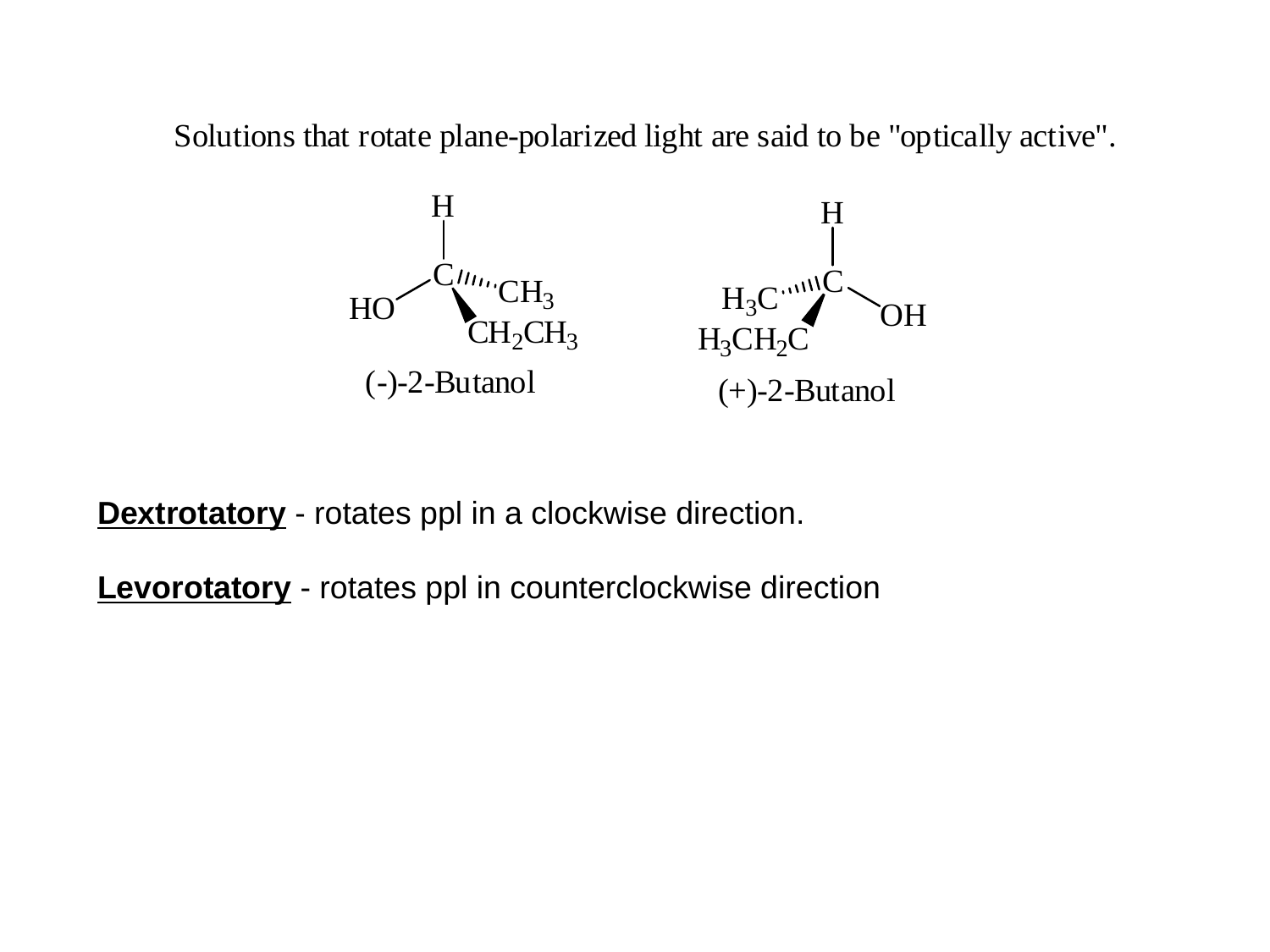How do we distinguish between different absolute configurations? How do we label them?

Historically…(bit still used today for certain classes of molecules)

The D/L Convention of Fischer

Absolute configuration: The actual three-dimensional arrangement of groups around an asymmetric center.



All sugars with the same absolute configuration next to the  $CH<sub>2</sub>OH$  group are "D". Those with opposite absolute configuration are "L"

Note that this designation now has nothing to do with the direction the molecule rotates ppl.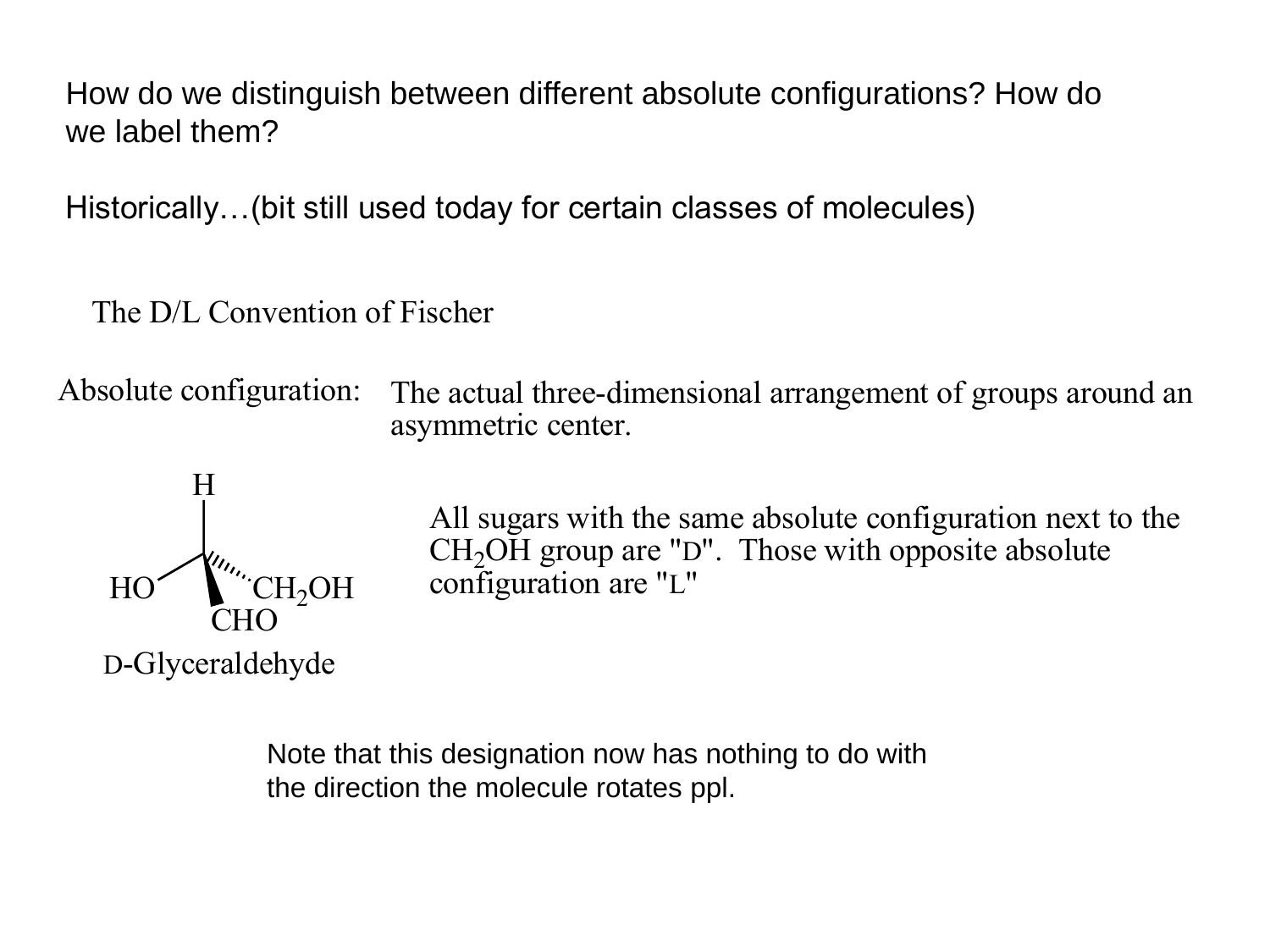How do we name compounds such that their absolute configuration is indicated?

1. We assign priorities, 1 to 4 (using the rules established by Cahn, Ingold and Prelog), to the substituents of an asymmetric atom

2. Reorient the centre such that the lowest priority, 4, is positioned into the plane of the board.

3. If the remaining substituents are arrayed 1-2-3 in clockwise order, then the center has R configuration:

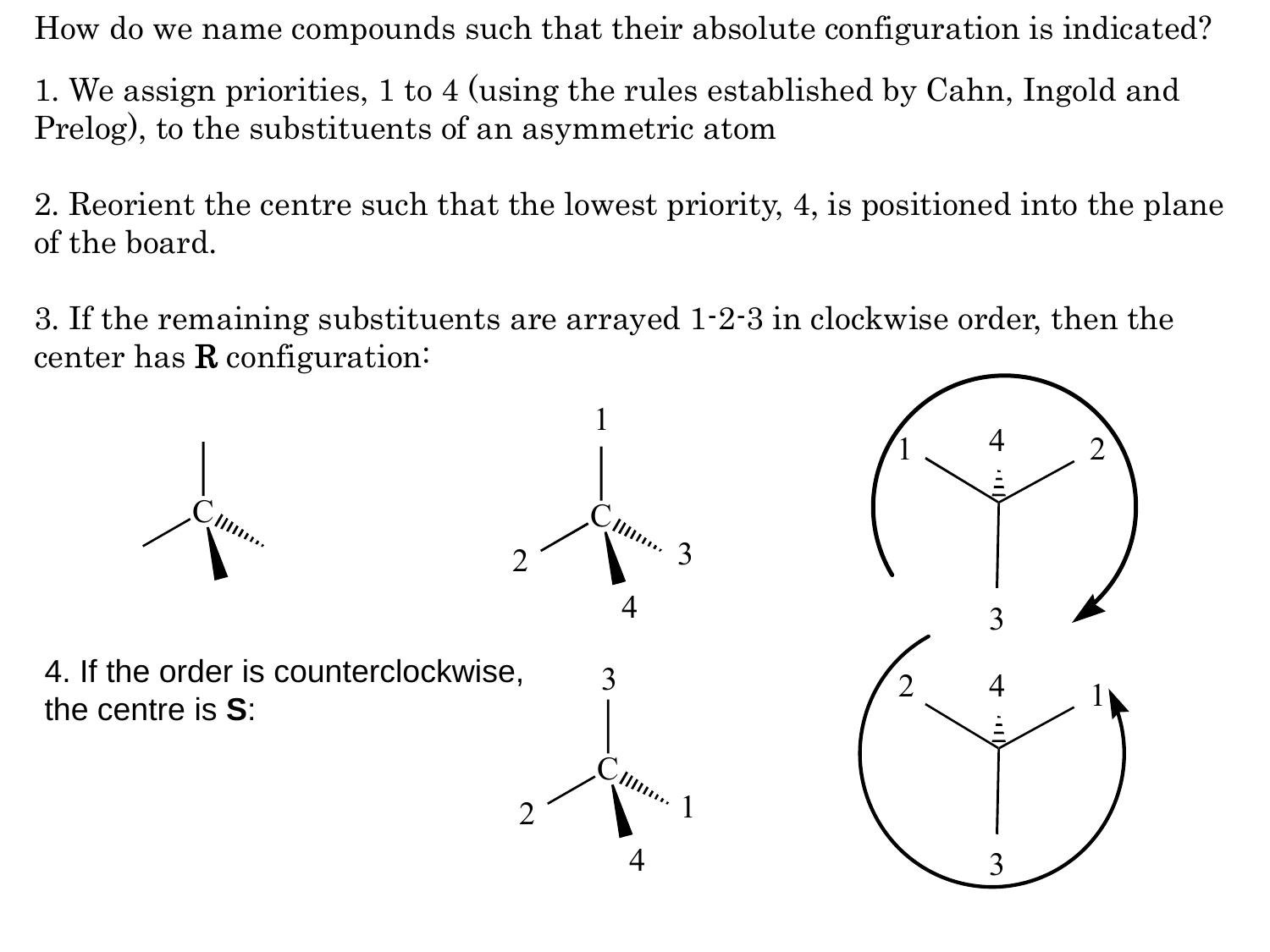Try to assign these (a model kit is exceedingly helpful!):

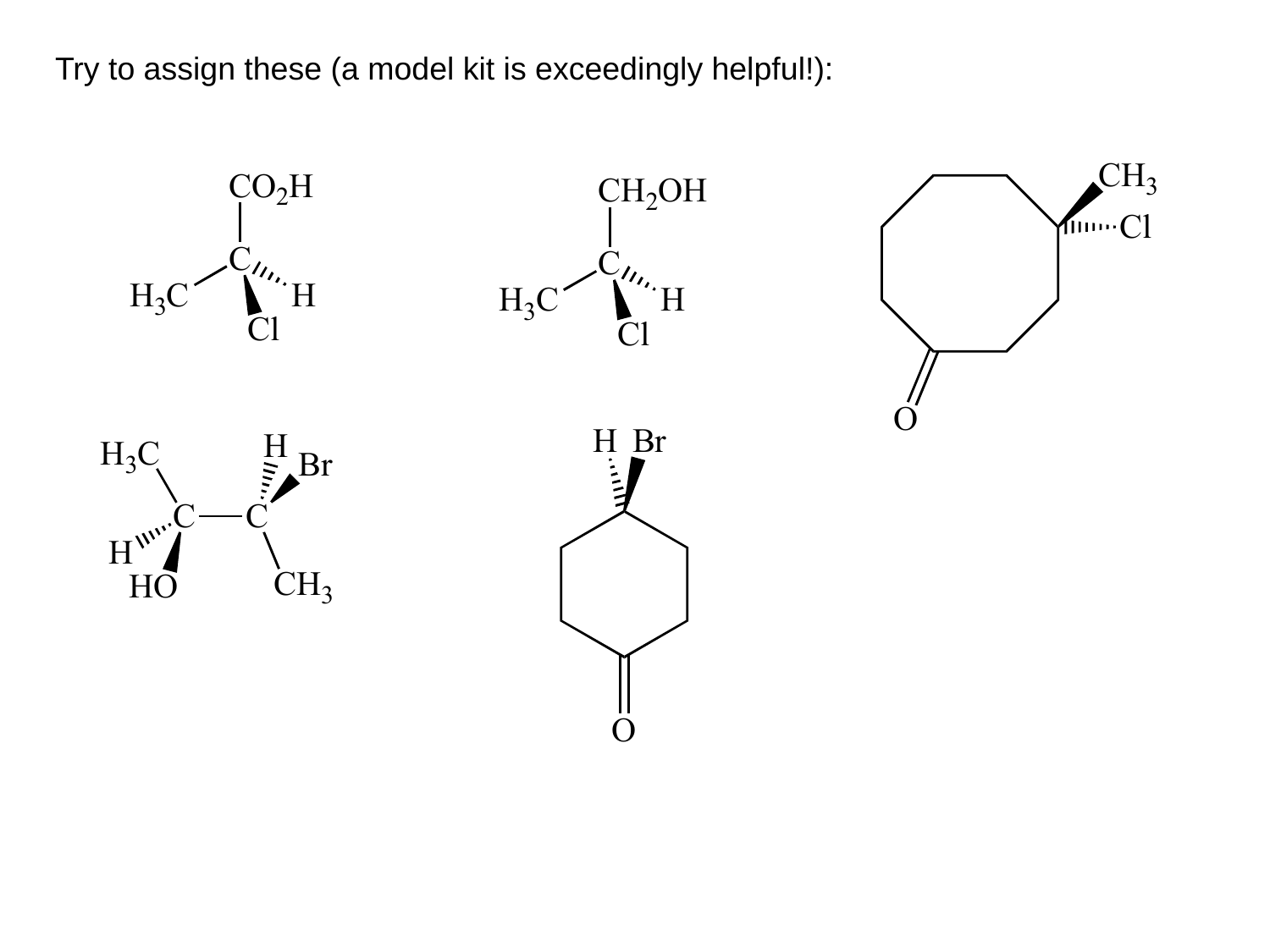**Enantiomers**: are molecules that are non-superimposable mirror-images of one another.



 Enantiomers have identical physical properties in all respects (thus difficult to separate from each other), except they rotate plane polarized light in opposite directions (unrelated to absolute configuration). Such molecules are said to be **optically active**.

 Thus, a 50/50 mixture of two enantiomers (a **racemic mixture**) will not rotate plane polarized light.

A mixture of enantiomers that is optically active (i.e. not a 50/50 mxture) is said to be **scalemic**.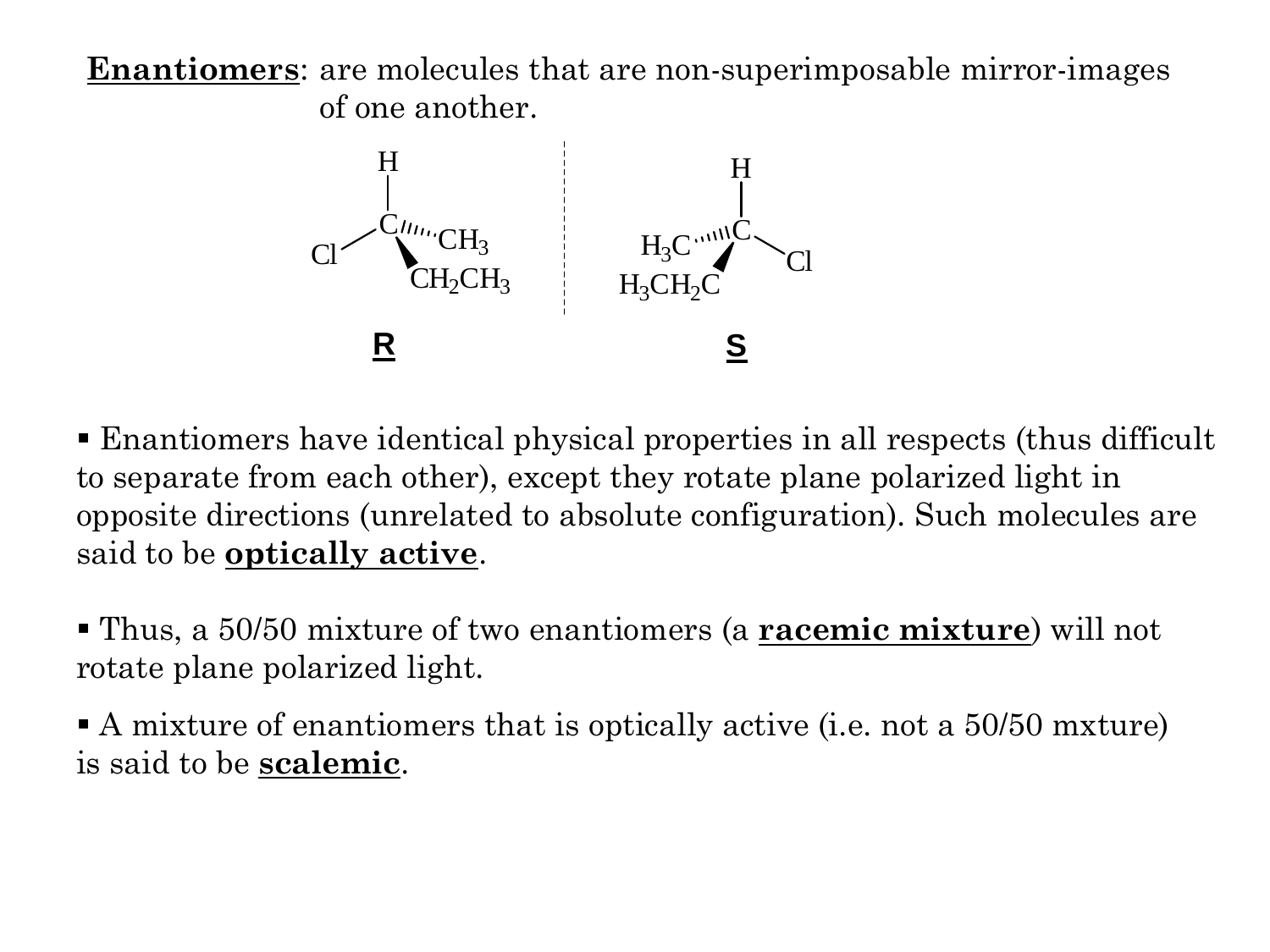Why would only one enantiomer cause a certain problem/react with a given substrate?



- An object is **chiral** if it is nonsuperimposable on its mirror image.
- **Achiral**: an object (molecule) which is superimposable upon its mirror image. If a molecule has a plane of symmetry it is not chiral.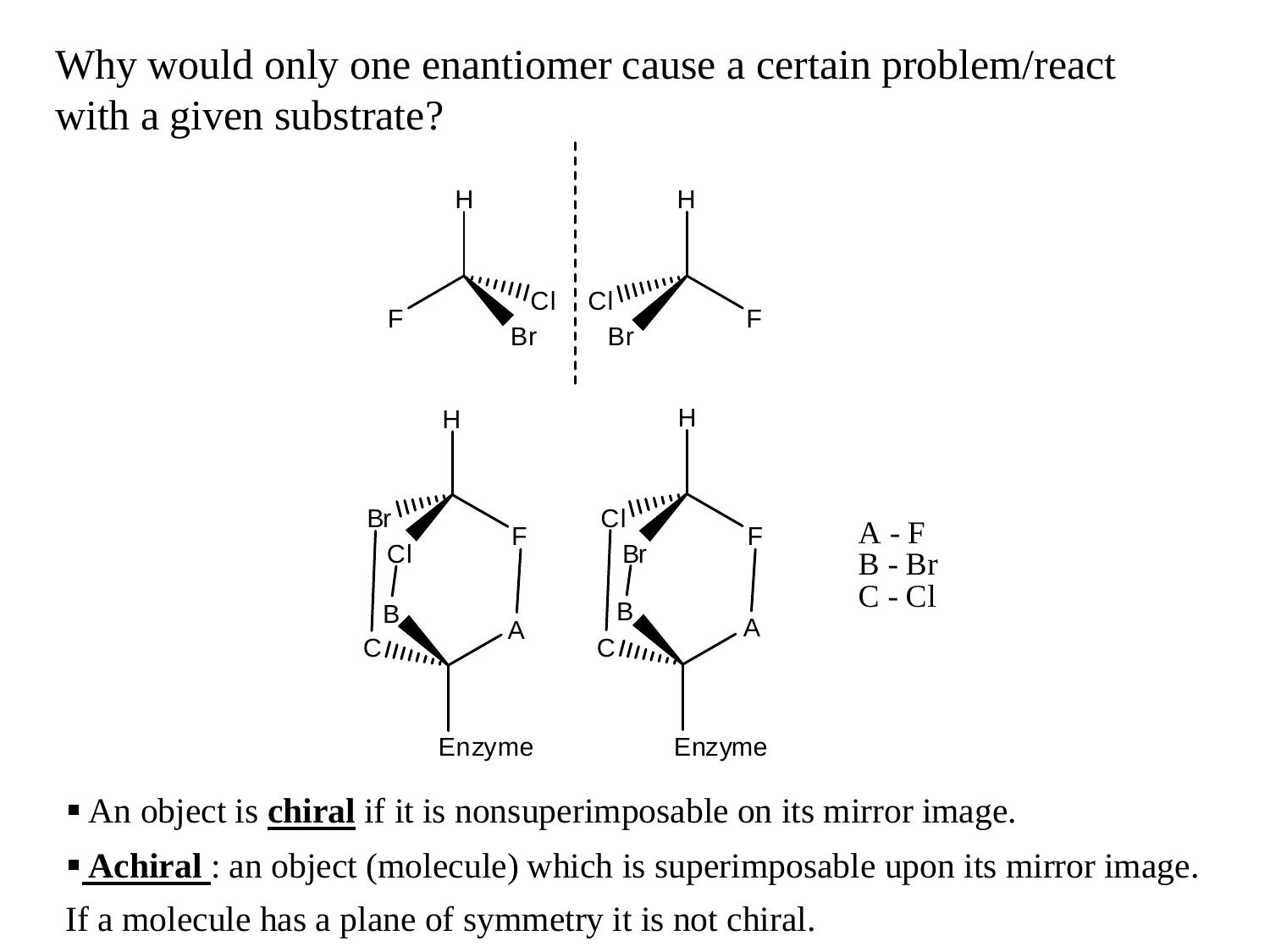Can a molecule without any chiral centres be chiral?

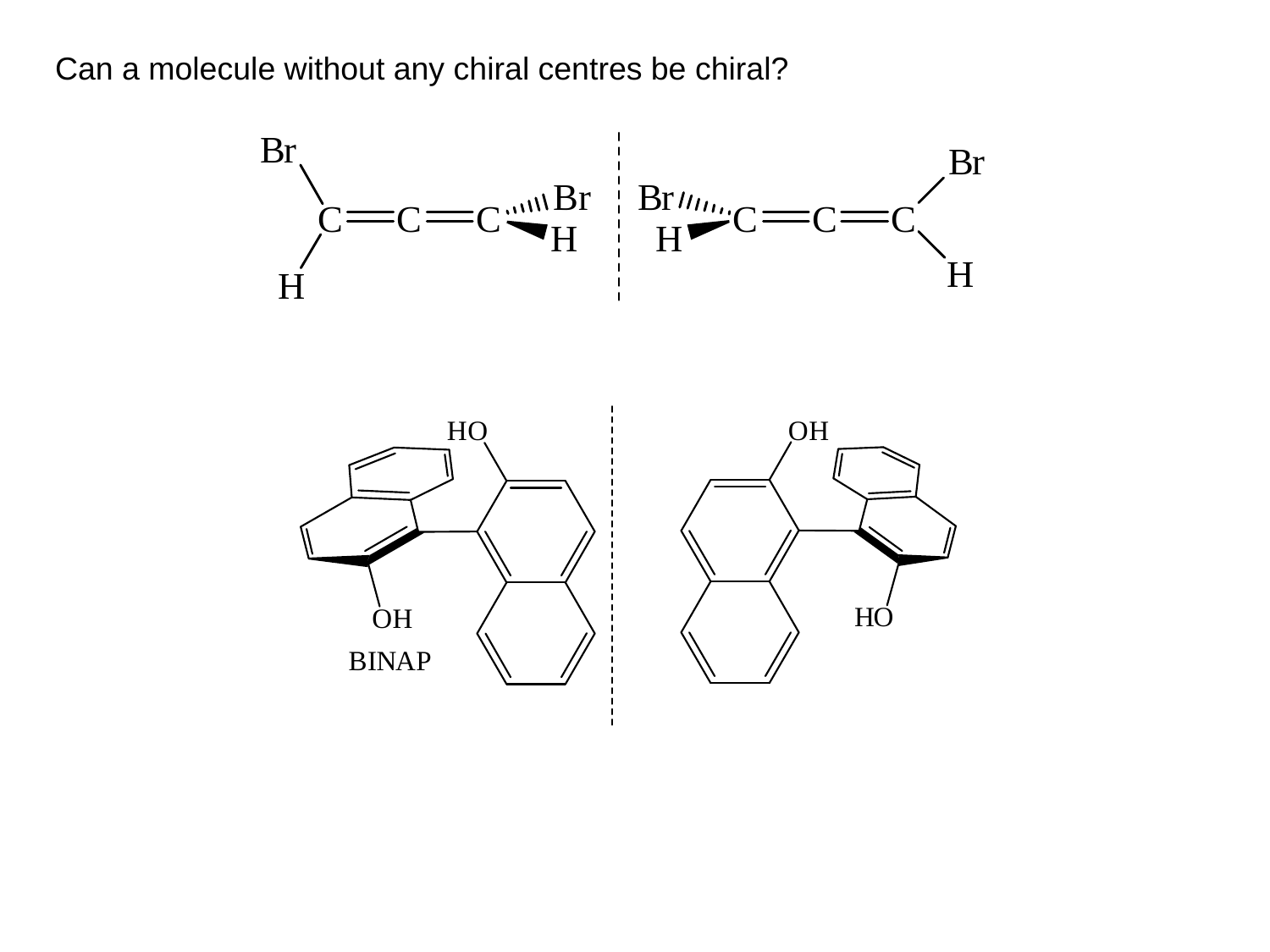Can a molecule with centres be achiral?



• Only if there is an even number of chiral centres.

**Meso** compounds have chiral centres, but are achiral (they have an internal plane of symmetry)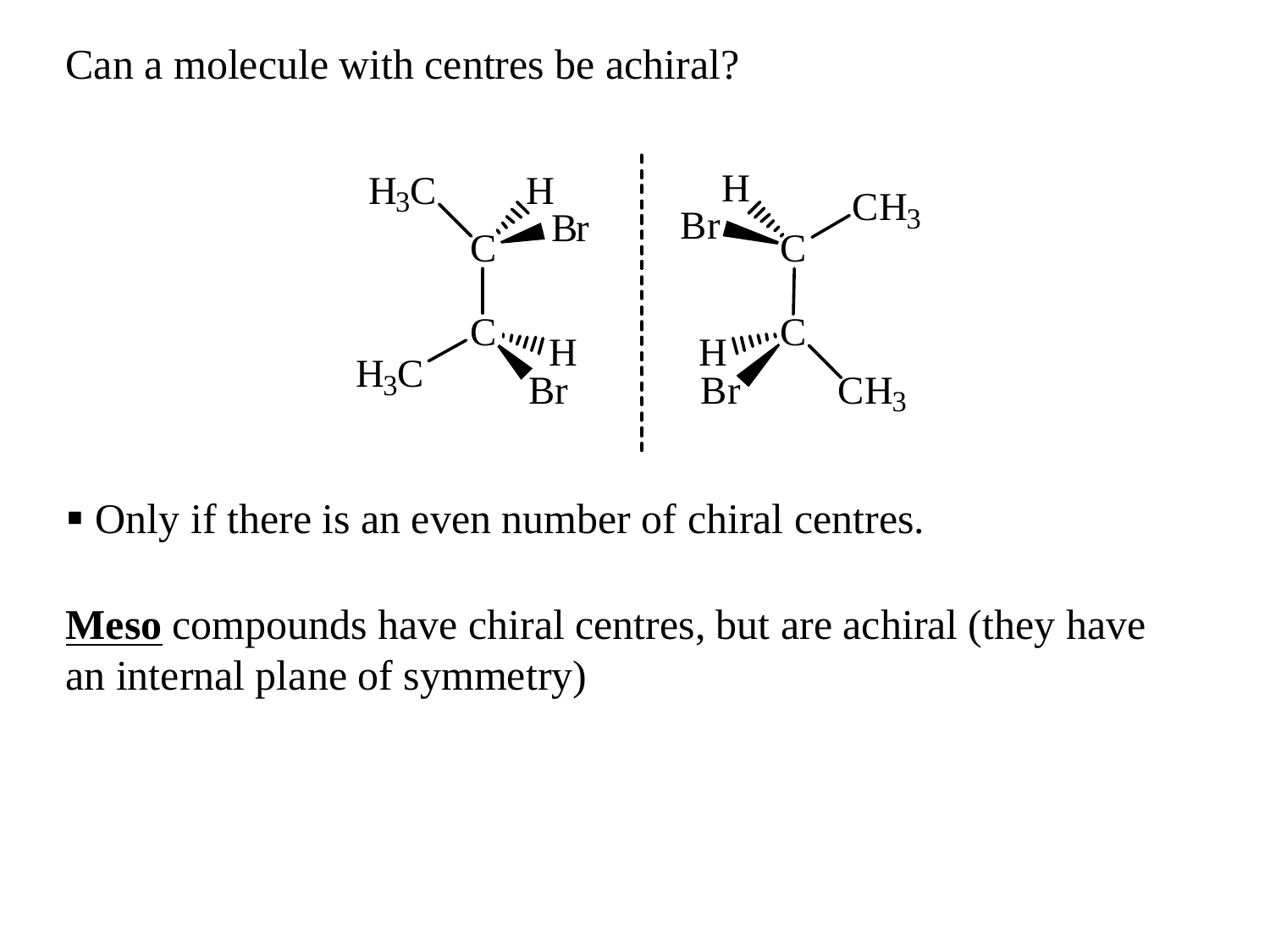

If there exists any (accessible) conformation in which a molecule is achiral, then it is achiral, period.

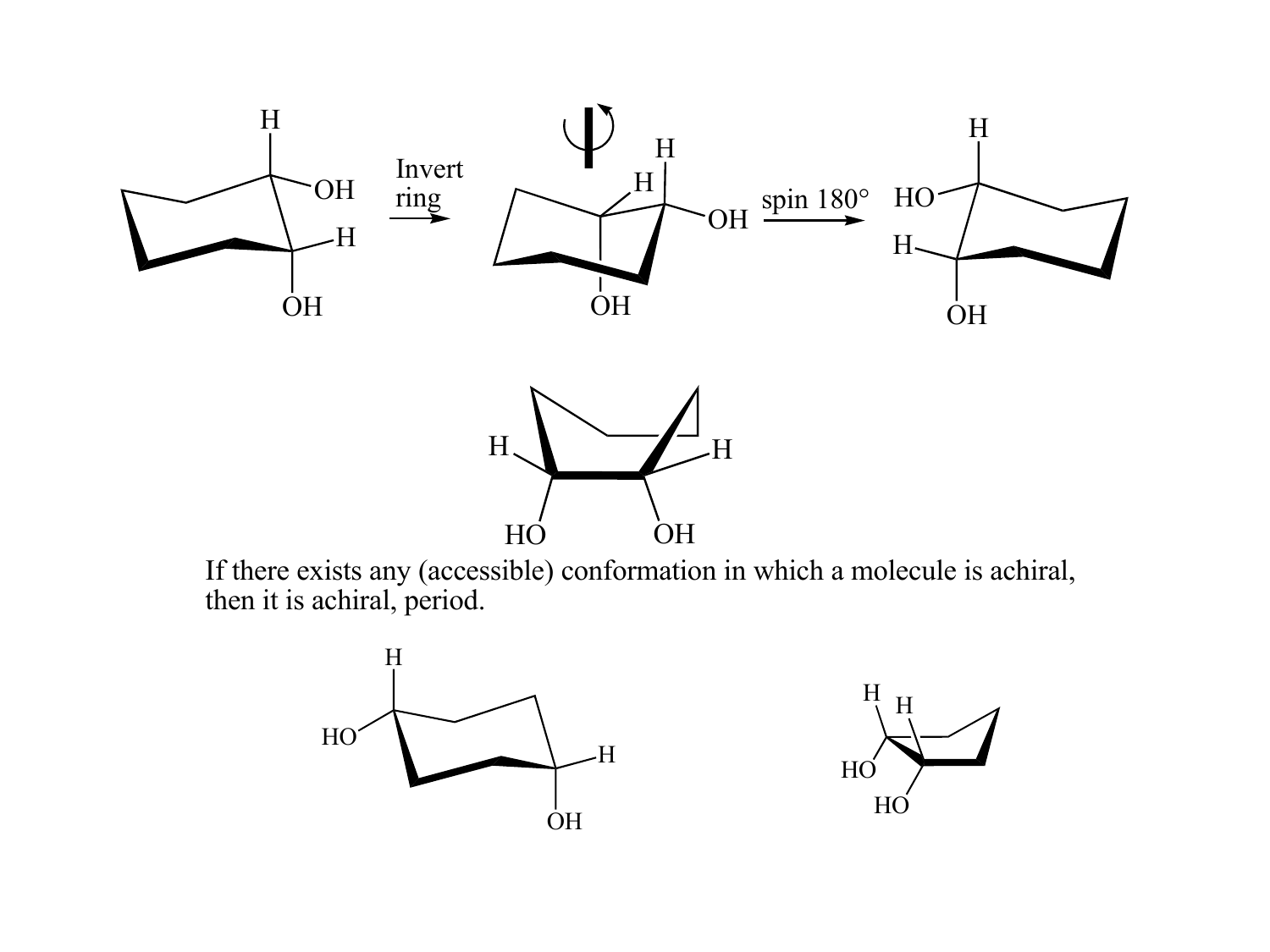Atoms other than carbon?

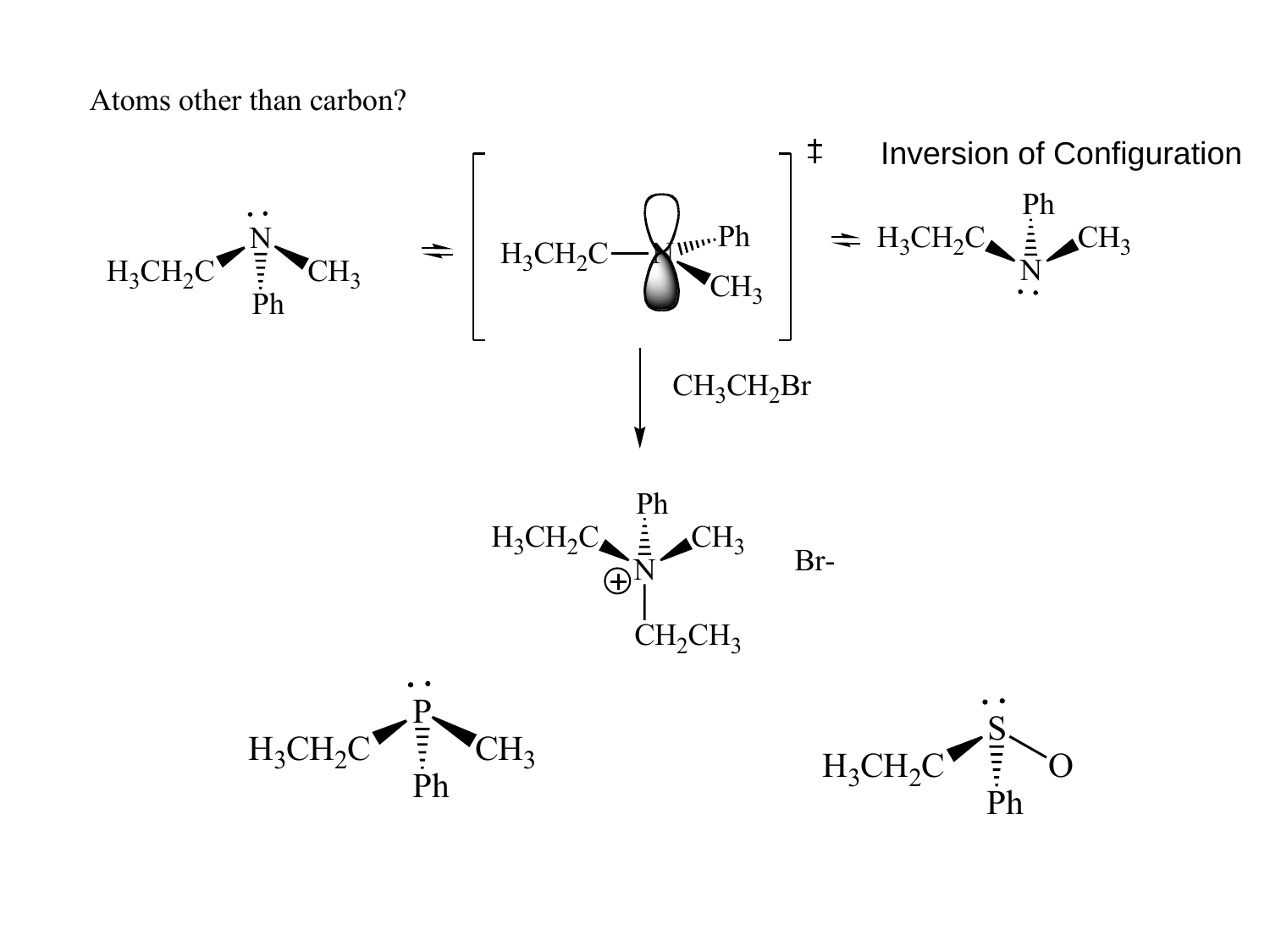Molecules with two chiral centers...



**Diastereomers**: non-superimposable, non-mirror images

 Diastereomers have different physical properties and can easily be separated from one another.

A molecule can have a maximum of 2n possible stereoisomers ( $n =$  number of chiral centres).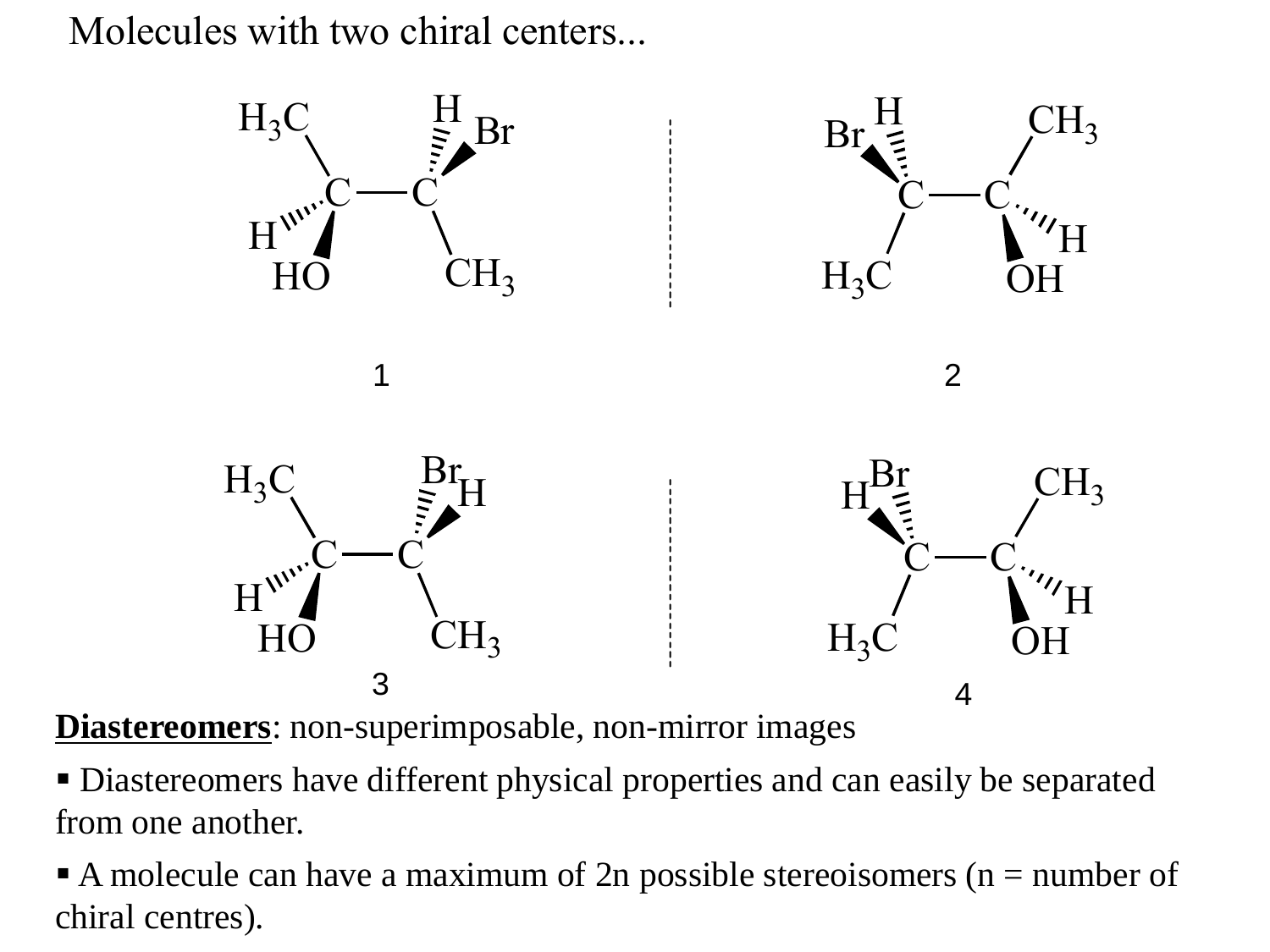Draw all possible stereoisomers and indicate which are enantiomers and which are diastereomers:

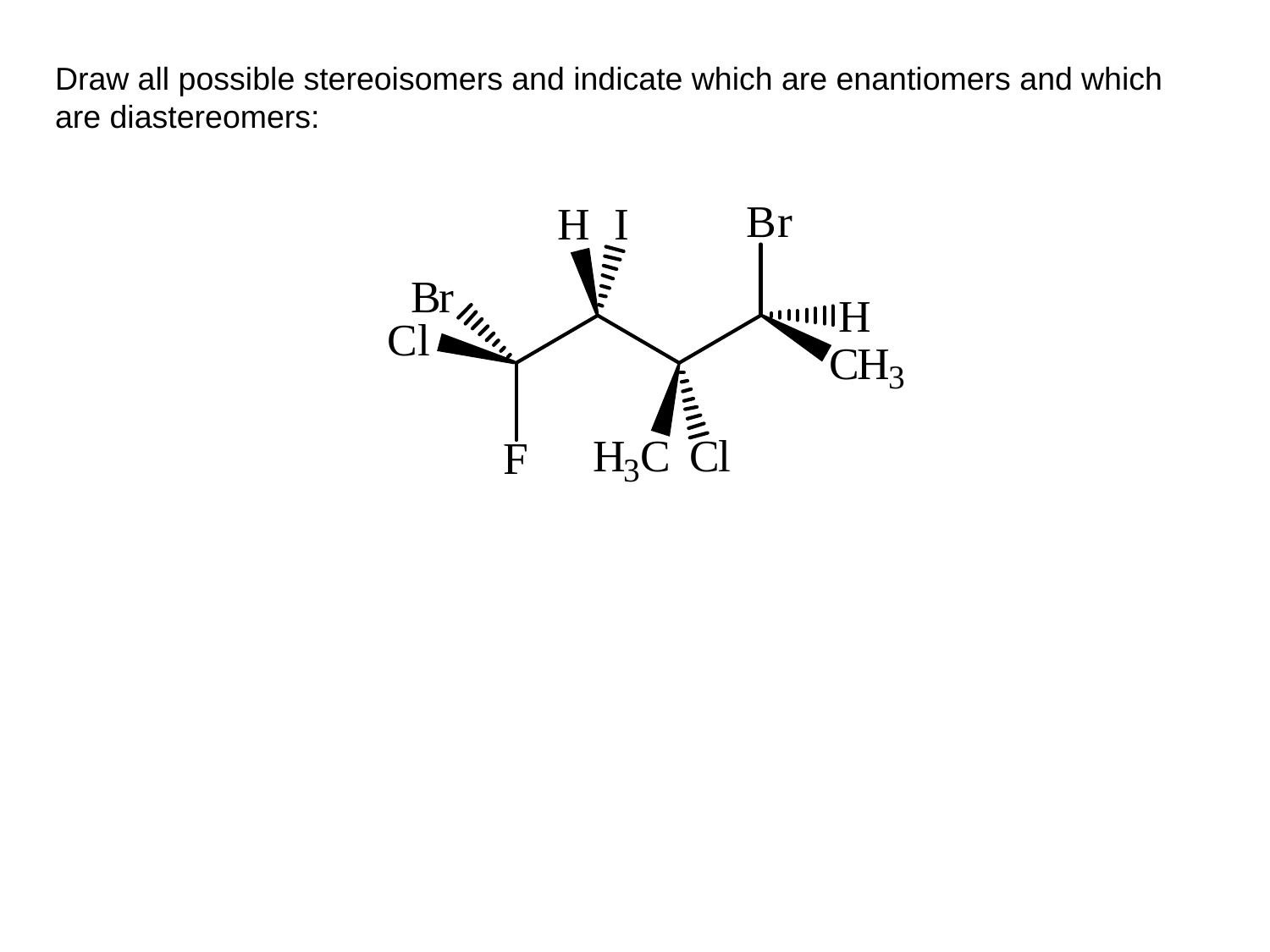**Fischer Projections:** a shorthand notation for showing absolute configurations. In no way do these diagrams attempt to show the actual shape of molecules.



A 90° or 270° rotation of a Fischer projection generates…

A 180° rotation of a Fischer projection generates…

Use models to convince yourself this is true!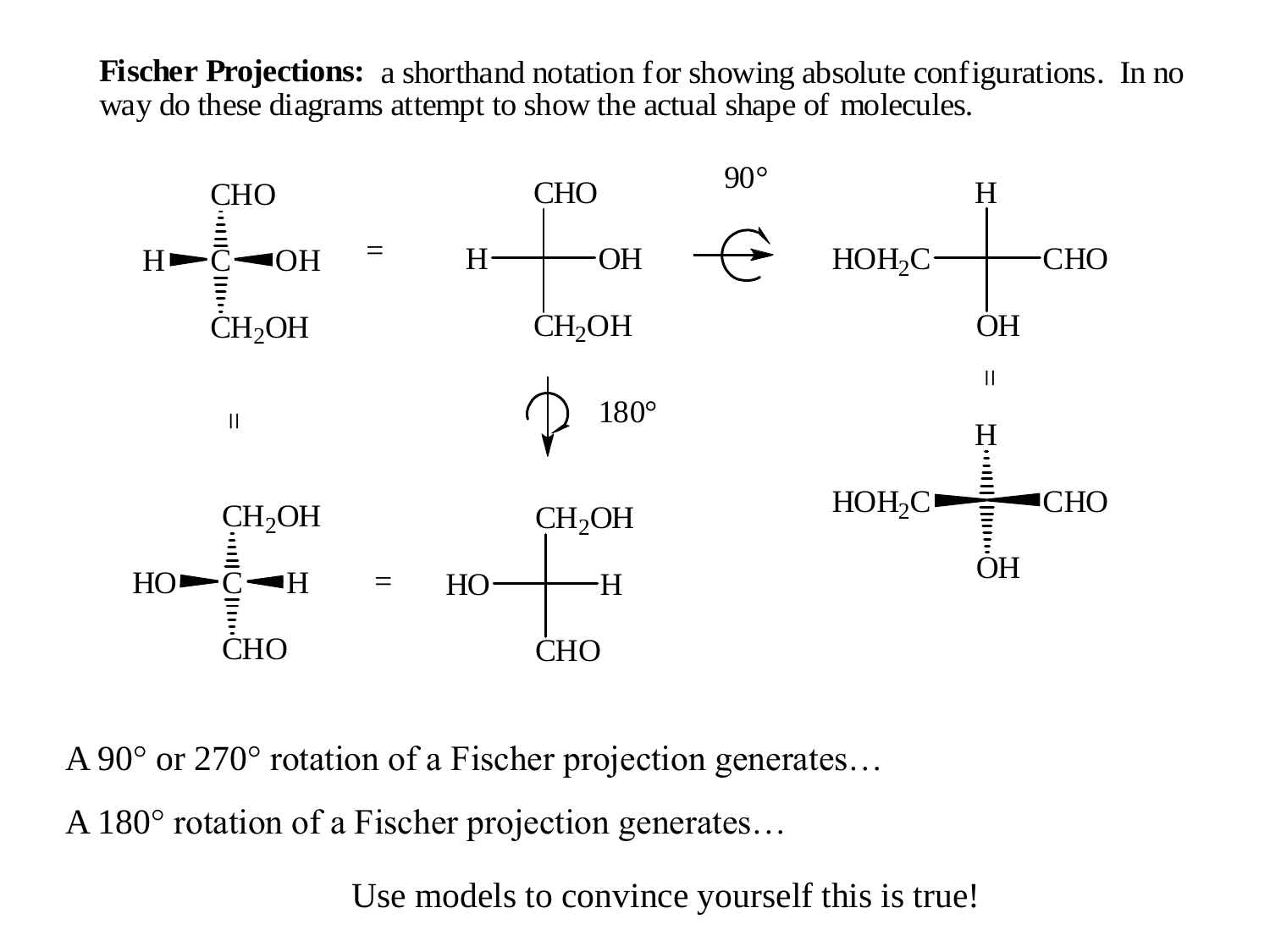Fischer projections were developed to aid in drawing molecules (sugars) with many chiral centers. It is easy to spot enantiomers and superimposable molecules when drawn as these projections.

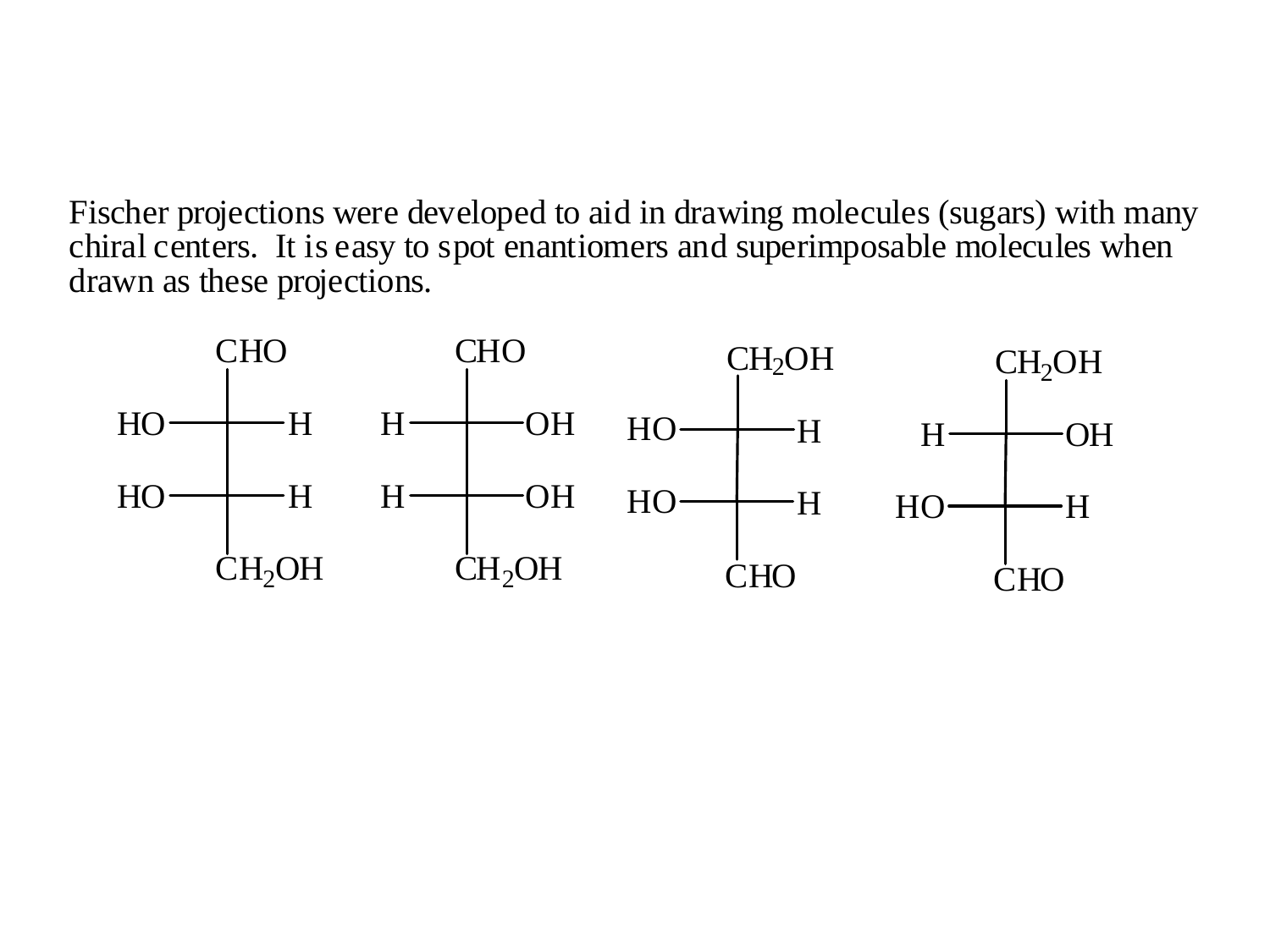

# Amino acids are chiral and have the same absolute configuration.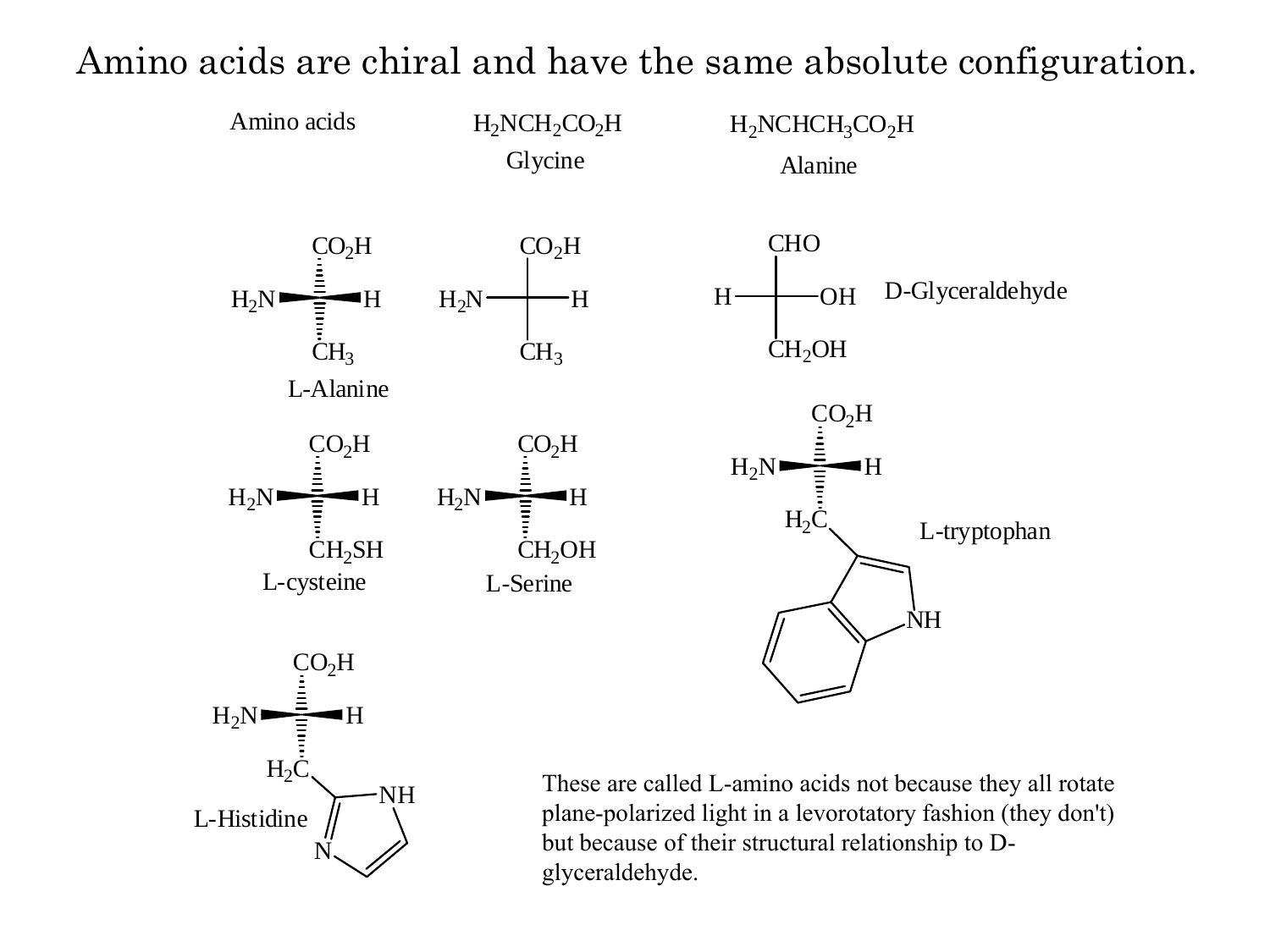

You cannot make one enantiomer of a product preferentially starting only with achiral molecules. In other words, you must use optically active material (catalyst, reactant, solvent etc.) in order to prepare something that is optically active.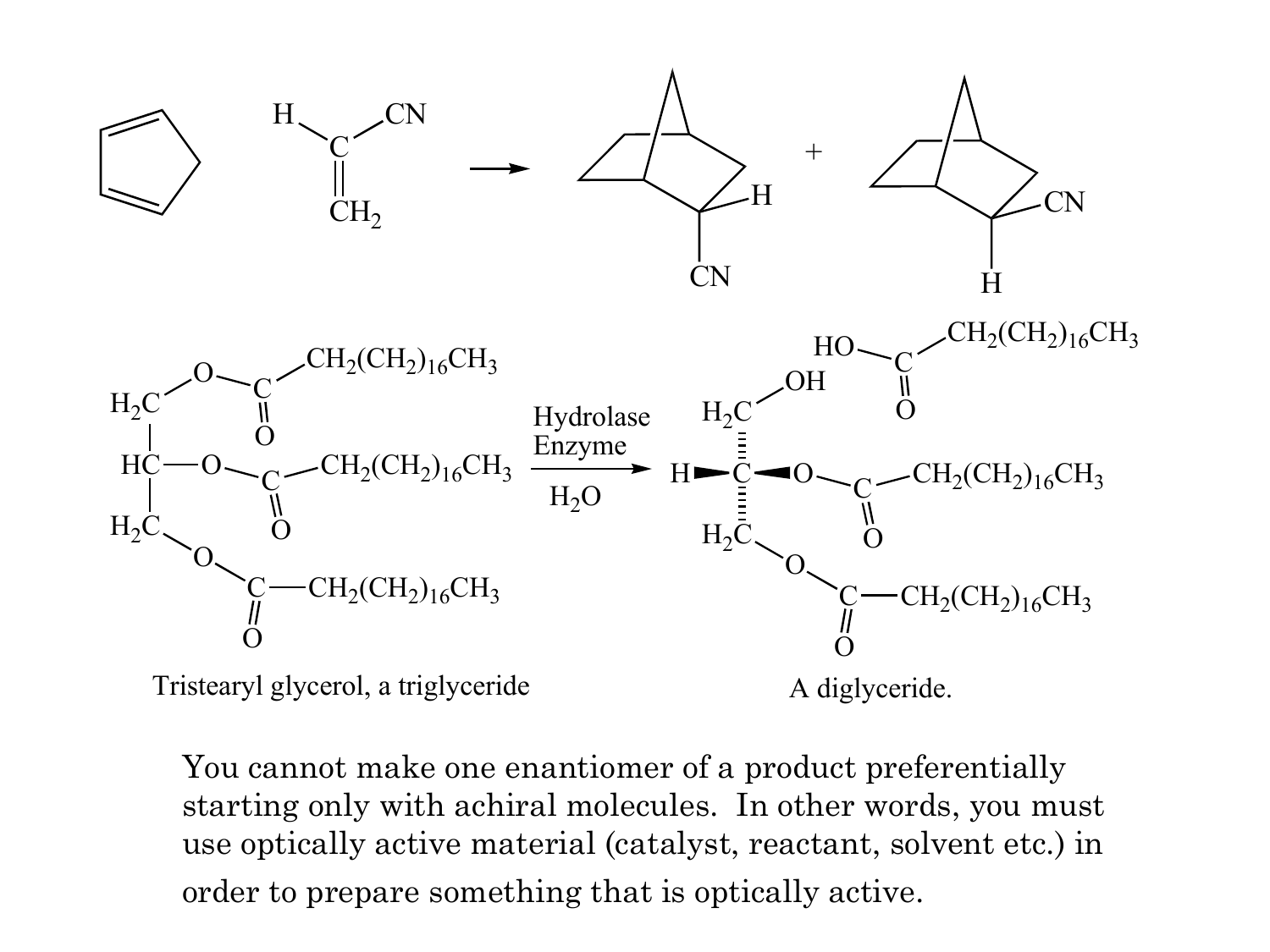The chiral pool...